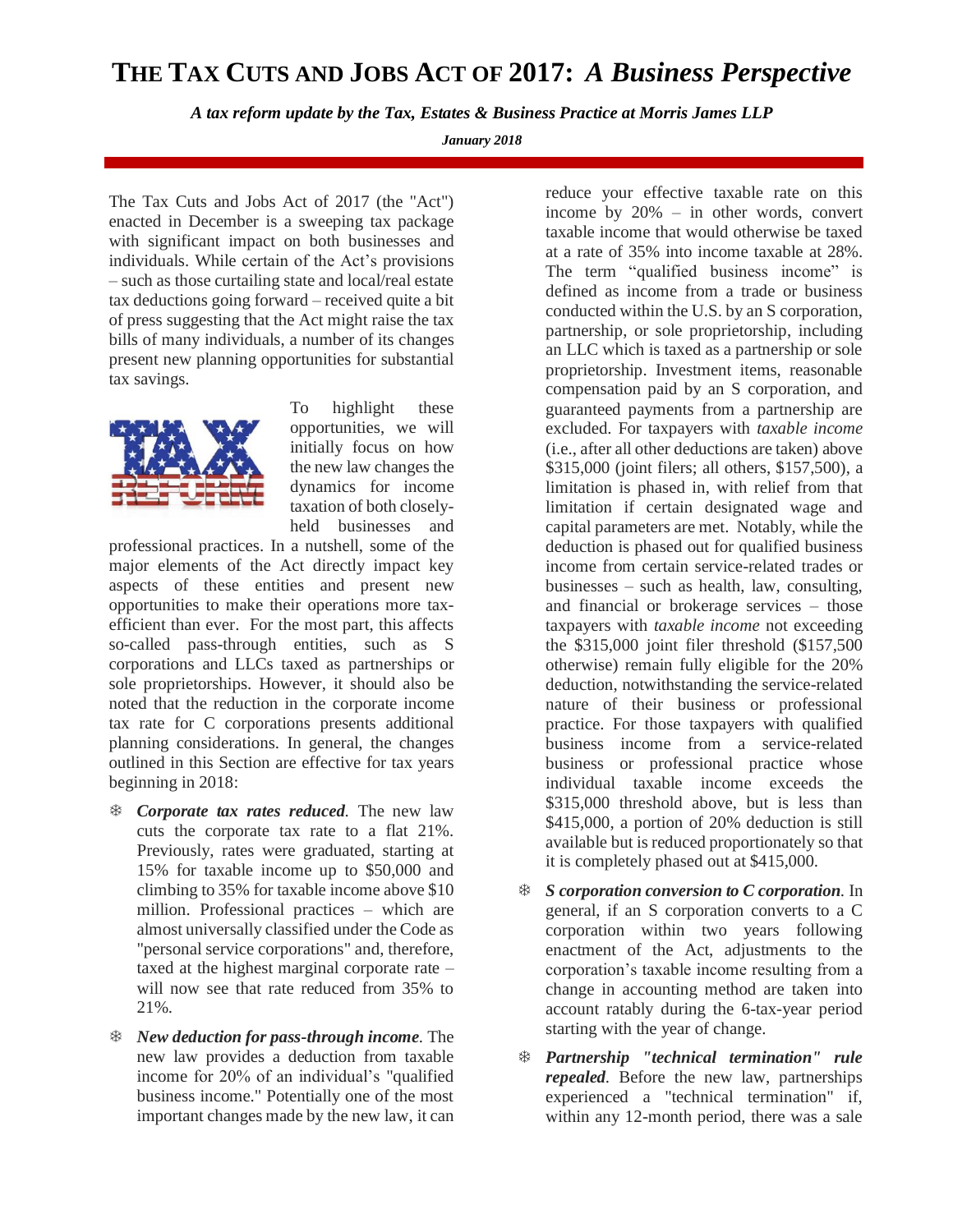or exchange of at least 50% of the total interest in partnership capital and profits. This often imposed unintended burdens and costs on the parties, as some of the tax attributes of the old partnership terminated, its tax year closed, partnership-level elections ceased to apply, and depreciation recovery periods restarted. The Act repeals this rule, and a partnership termination is no longer triggered if there is a sale or exchange of 50% or more of total partnership capital and profits interests within a 12-month period.

 *Partnership loss limitation rule.* A partner can only deduct his or her share of partnership loss to the extent of the partner's basis in his or her partnership interest as of the end of the

partnership tax year in which the loss occurred. The new law addresses issues concerning the deduction of a partner's



share of the partnership's charitable contributions and the effect of the foreign tax credit by providing that the rule limiting a partner's losses to the partner's basis in his or her partnership interest is generally applied by reducing the partner's basis by his or her share of partnership charitable contributions and foreign taxes paid.

Next, we will focus on provisions in the Act that encourage capital investment by increasing certain deductions for expensing and depreciation:

- *Increased [Code Sec. 179](https://checkpoint.riag.com/app/find?begParm=y&app.version=17.12&dbName=TCODE&linkType=docloc&locId=26uscas179&permaId=i94e7e2c219d711dcb1a9c7f8ee2eaa77&tagName=SEC&endParm=y) expensing.* The new law increases the maximum amount that may be expensed under [Code Sec. 179](https://checkpoint.riag.com/app/find?begParm=y&app.version=17.12&dbName=TCODE&linkType=docloc&locId=26uscas179&permaId=i94e7e2c219d711dcb1a9c7f8ee2eaa77&tagName=SEC&endParm=y) to \$1 million. If more than \$2.5 million of property is placed in service during the year, the \$1 million limitation is reduced by the excess over \$2.5 million. Both the \$1 million and the \$2.5 million amounts are indexed for inflation after 2018. The expense election has also been expanded to cover certain depreciable tangible personal property and certain improvements to nonresidential real property made after the original property was first placed in service.
- *Bonus depreciation.* Under the new law, a 100% first-year deduction is allowed for qualified new and used property acquired and placed in service after September 27, 2017 and

before 2023. Pre-Act law provides for a 50% allowance, to be phased down for property placed in service after 2017. Under the new law, the 100% allowance is phased down starting after 2023.

- *Depreciation of qualified improvement property.* The new law provides that qualified improvement property is depreciable using a 15-year recovery period and the straight-line method. Qualified improvement property is any improvement to an interior portion of a building that is nonresidential real property placed in service after the building was placed in service. There are no longer separate requirements for leasehold improvement property or restaurant property.
- *Depreciation of farming equipment and machinery.* Under the new law, subject to certain exceptions, the cost recovery period for farming equipment and machinery the original use of which begins with the taxpayer is reduced from 7 to 5 years. Additionally, in general, the 200% declining balance method may be used in place of the 150% declining balance method that was required under pre-Act law.
- *Luxury auto depreciation limits.* Under the new law, for a passenger automobile for which bonus depreciation (see above) is not claimed, the maximum depreciation allowance is *increased* and the amounts are indexed for inflation after 2018.
- *Computers and peripheral equipment.* The new law removes computers and peripheral equipment from the definition of listed property. Thus, the heightened substantiation requirements and possibly slower cost recovery for listed property of pre-Act law no longer apply.

Finally, we would like to provide an overview of some of the more significant business tax changes of general application in the new law. While effective dates are for tax years beginning in 2018, you will note some carry expiration provisions:

 *Alternative minimum tax repealed for corporations.* The corporate alternative minimum tax (AMT) is repealed.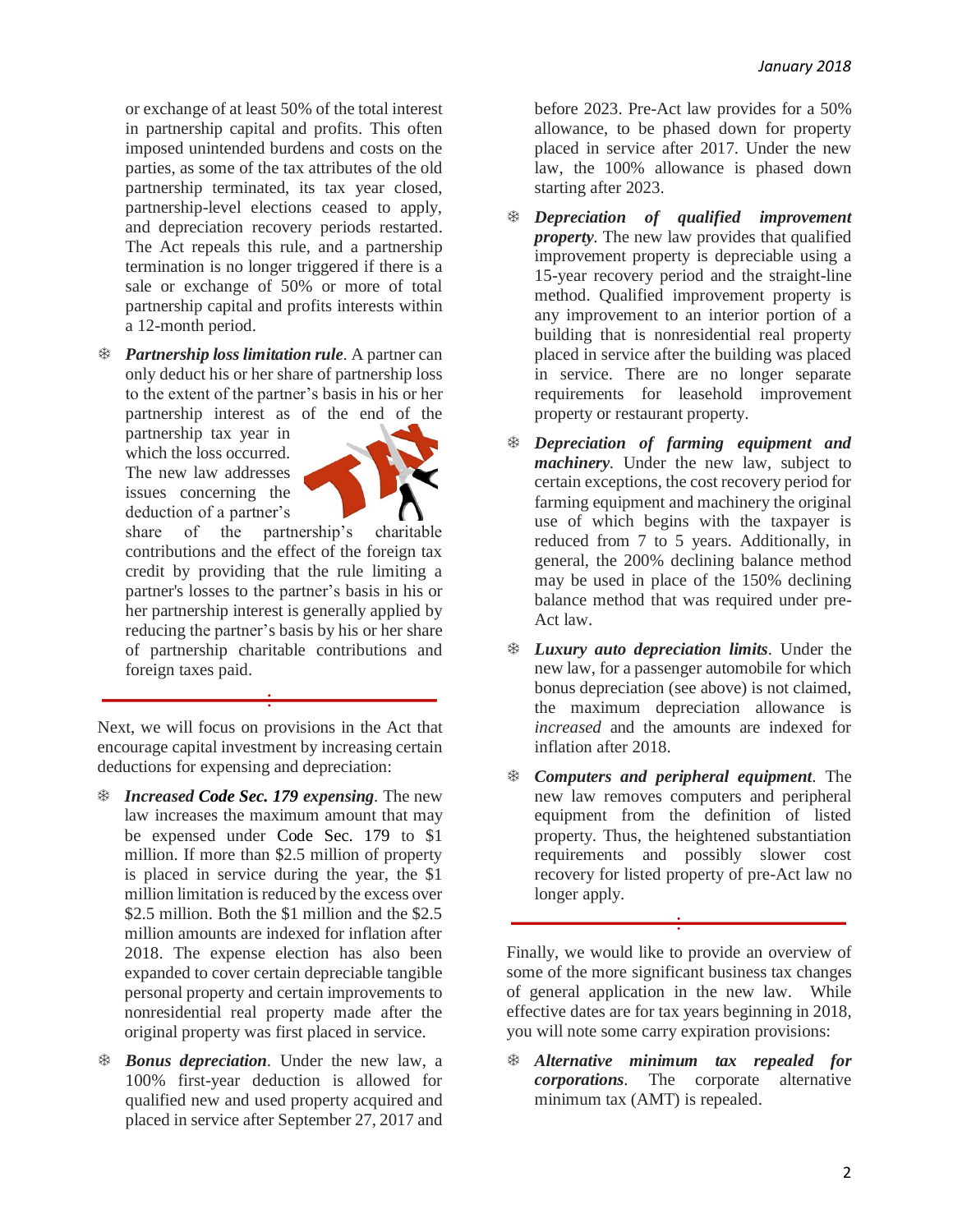- *Alternative minimum tax credit.* Corporations are allowed to reduce their regular tax liability by the AMT credit. The credit is refundable but will expire for taxable years after 2021.
- *Net Operating Loss ("NOL") deduction modified.* In general, the Act provides that NOLs arising in tax years ending after 2017 can only be carried forward, not back. The general two-year carryback rule and other special carryback provisions of pre-ACT law have been repealed. The new law allows NOLs to be carried forward indefinitely, rather than expiring after 20 years. Additionally, under the new law, for losses arising in tax years beginning after 2017, the NOL deduction is limited to 80% of taxable income, determined without regard to the deduction. Carryovers to other years are adjusted to take account of the 80% limitation.
- *Limit on business interest deduction.* Under the new law, every business, regardless of its form, is limited to a deduction for business interest equal to 30% of its adjusted taxable income. Adjusted taxable income is computed without regard to the repealed domestic production activities deduction and, for tax years beginning after 2017 and before 2022, without regard to deductions for depreciation, amortization, or depletion. Any business interest deduction disallowed under this rule is carried into the following year and, generally, may be carried forward indefinitely. The limitation does not apply to taxpayers (other than tax shelters) with average annual gross receipts of \$25 million or less for the threeyear period ending with the prior tax year. Real property trades or businesses can elect to have the rule not apply if they elect to use the alternative depreciation system for real property used in their trade or business. Certain additional rules apply to partnerships.
- *New fringe benefit rules.* The new law eliminates the 50% deduction for businessrelated entertainment expenses. The pre-ACT 50% limit on deductible business meals is expanded to cover meals provided via an inhouse cafeteria or otherwise on the employer's premises. Additionally, the deduction for transportation fringe benefits (e.g., parking and mass transit) is denied to employers, but the exclusion from income for such benefits

for employees continues. Finally, no deduction is allowed for transportation expenses that are the equivalent of commuting for employees except as provided for the employee's safety.

- *Lobbying expenses.* The new law denies deductions for lobbying expenses paid or incurred after the date of enactment with respect to lobbying related to legislation before local governmental bodies (including Indian tribal governments). Under pre-Act law, such expenses were deductible.
- *Like-kind exchange treatment limited.* Under the new law, the rule allowing the deferral of gain on like-kind exchanges of property held for productive use in a taxpayer's trade or business or for investment purposes is limited to cover only like-kind exchanges of real property not held primarily for sale. Under a transition rule, the pre-ACT law applies to exchanges of personal property if the taxpayer has either disposed of the property given up or obtained the replacement property before 2018.
- *Penalties and fines.*

Under pre-Act law, no deduction is allowed for fines or penalties paid to a government for the



violation of any law. Under the Act, deductions are not allowed for any otherwise deductible amount paid to or at the direction of a government or specified nongovernmental entity in relation to the violation of any law or the investigation or inquiry by the government or entity into the potential violation of any law. An exception may apply to any payment the taxpayer establishes is either restitution (including remediation costs), or an amount required to come into compliance with any law that was violated or involved in the investigation or inquiry. An exception also applies to an amount paid or incurred as taxes due.

 *Look-through rule on sale of partnership interest.* Under the new law, gain or loss on the sale of a partnership interest is effectively connected with a U.S. business to the extent the selling partner would have had effectively connected gain or loss had the partnership sold all of its assets on the date of sale. Tax